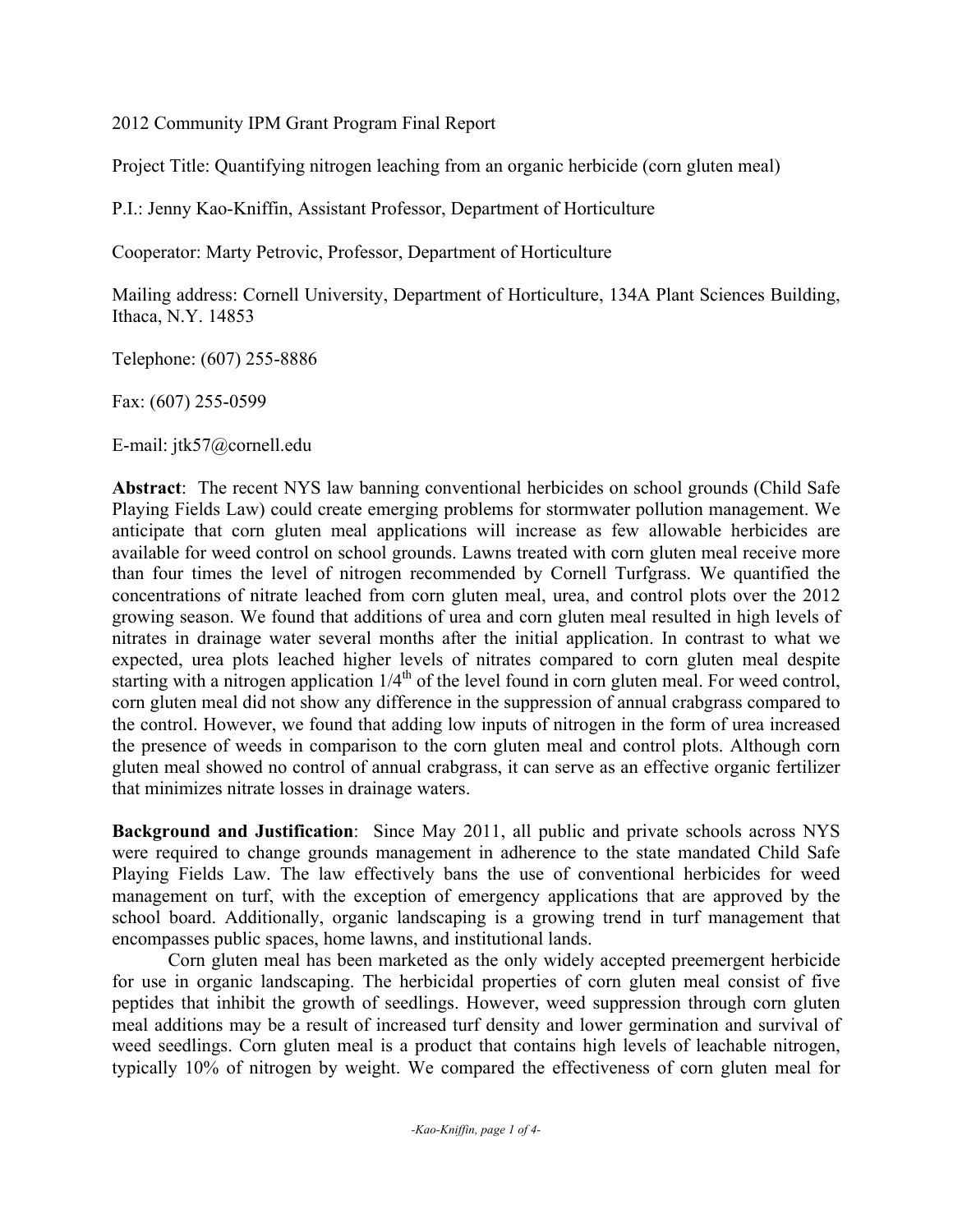weed control in comparison to the Cornell recommended rate of nitrogen applications. The proposed project addresses the Community IPM priorities by:

*1) Measuring potential impact of IPM practice and adoption on school grounds, and* 

*2) Developing community IPM resources, such as website content, fact sheets, and manuals specific to school turf management.*

Objectives: The proposed project is focused on the impacts of IPM adoption of corn gluten meal on school grounds and dissemination of IPM knowledge and resources to the stakeholder groups relevant to the NYS Community IPM program. The measurable outcomes are as follows:

Objective 1: Measure nitrogen losses and weed suppression levels across the corn gluten meal, nitrogen, and control treatment plots.

Procedures: We compared the efficacy of corn gluten meal as a preemergent herbicide on turf, in comparison to using nitrogen fertilizers as a weed suppressive technique. Researchers at Iowa State found that corn gluten meal contains peptides that inhibit seedling growth. However, turf scientists observed that adding corn gluten meal to lawns increases turf canopy cover and decreases weed emergence. We expected that the nitrogen found in corn gluten meal (10% nitrogen by weight) is providing weed control equivalent to using nitrogen fertilizers. In this proposed project, we hypothesized that nitrogen from corn gluten meal would be leached through the turf at high levels compared with the plots receiving the Cornell Turfgrass nitrogen recommendation rates.

Turfgrass plots at Cornell University's Bluegrass Lane Research Facility were fitted with lysimeter pools for the collection of leachate over a growing season. Three replicate circular plots per treatment measured 8 ft in diameter. Each plot received one of the following: 1) two applications of corn gluten meal at 20 lbs/1,000 sq. ft (equivalent to 2 lbs nitrogen/ 1,000 sq ft), 2) two applications of urea at 0.4 lbs. nitrogen/ 1,000 sq. ft, or 3) control plots with no additions. Leachate from each plot was collected in 18 liter collection buckets. A tipping bucket equipped with a HOBO pendant data logger (Onset Computer Corporation) logged the volume of leachate passing through the lysimeter. A portion of the leachate was collected after a rainfall for nitrate and ammonium analysis using an automated AQ2 Discrete Analyzer (SEAL Analytical). Suppression of annual smooth crabgrass (*Digitaria ischaemum*) and dandelion (*Taraxacum officinale)* was quantified in late summer using quadrant sampling devices measuring 0.25 m x 0.25 m.

Objective 2: Development and dissemination of IPM resources on school grounds weed management

**Project Evaluation:** We will analyze the results of the research project and summarize them as brochures, factsheets, and resource guides. The resources will be linked onto the Cornell Turfgrass website for free downloading. We will record the number of handouts disseminated at the presentation venues. Additionally, the research results will be shared with stakeholders through presentations at NYS turf and landscapes workshops and conferences. A select number of presentations will be followed with a reflective survey of audience members. We will ask the audience to evaluate the usefulness of the research findings to the management of landscapes they preside over, and the likelihood of adopting the various IPM methods discussed in the presentation.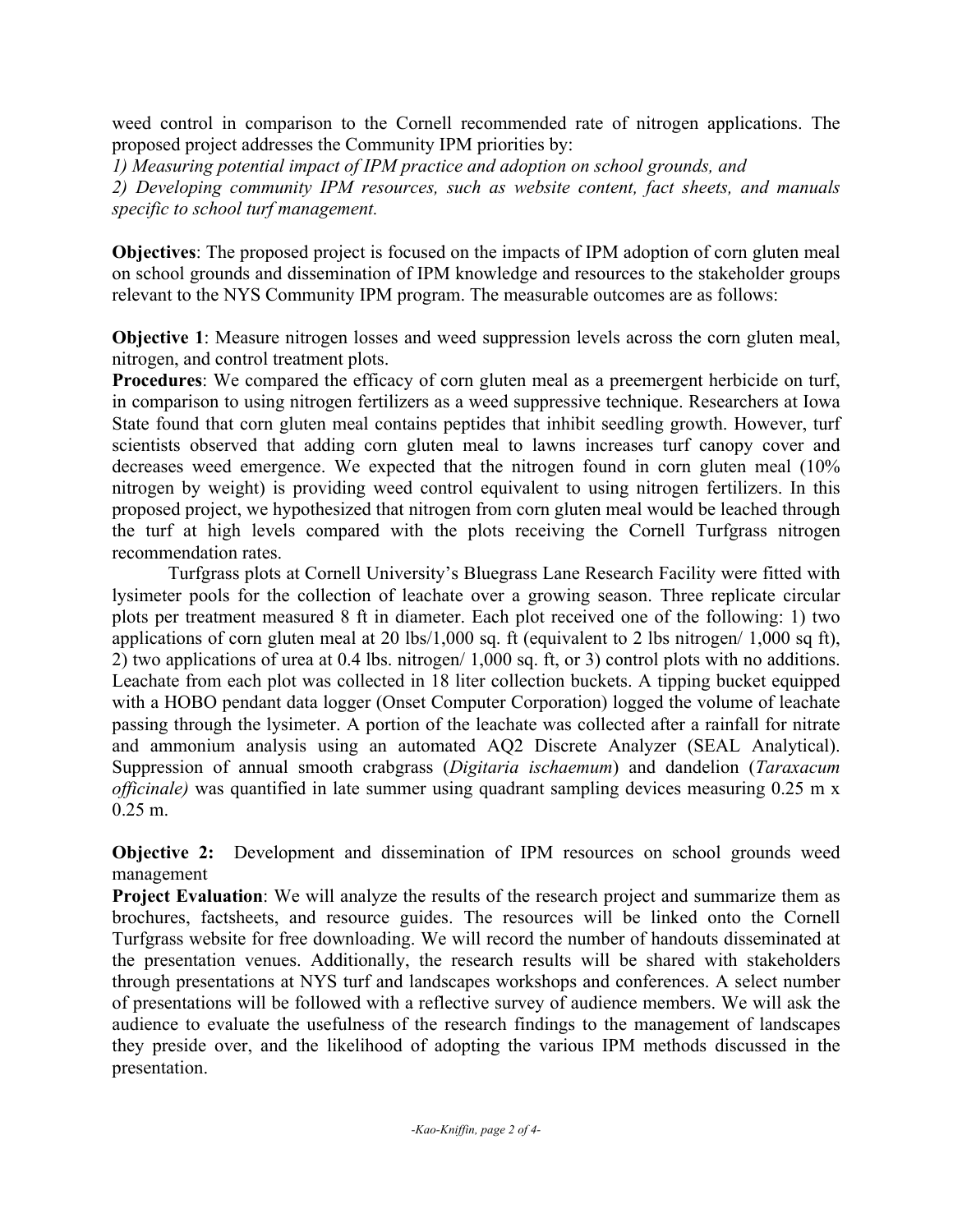Expected Outcomes/Impacts: The outcomes of the proposed project will serve school districts across NYS, in addition to the lawn care providers adhering to organic turf management. We plan to present the research results to school superintendents, groundskeepers, lawncare providers, and pesticide applicators through NYS turf and landscapes conferences and workshops. We estimate the following outcomes generated from this project:

Number of contact hours  $= 1,000$  hours (100 people x 1 hour presentation x 10 venues) generated through presentations at NYS turf and landscapes conferences and workshops featuring alternative weed management strategies

Increase in knowledge or awareness of  $IPM = 1,500$  copies of brochures, factsheets, and resource guides on allowable herbicides for school grounds and other alternative weed management strategies through the Cornell Turfgrass website and at the NYS turf and landscapes workshops and conferences.

## Results and discussion

We found an increase in the percent cover of weeds in the plots treated with urea using the Cornell Turfgrass recommended rate of 0.4 lbs. nitrogen/ 1,000 sq. ft. (Fig. 1). There were no differences between the control and corn gluten meal treatments ( $F = 7.72$  p < 0.05). The other weeds in the study plots were comprised primarily of dandelions. We found lower percent cover of dandelions in the urea and corn gluten meal treatments compared to the control.

Nitrogen losses were highest in the urea treated plots, followed by corn gluten meal, and the control (no nitrogen added) (Fig. 2). High nitrate levels were found in both urea and corn gluten meal drainage waters throughout



Figure 1. Weed percent cover in turfgrass plots treated with corn gluten meal or urea. Control plots did not receive any nitrogen additions.

the summer. We did not see a peak loss of nitrates in drainage water in the spring, when the urea and corn gluten meal treatments were added. Instead, nitrates were leached gradually throughout the growing season. The data show that corn gluten meal can be an effective alternative to synthetic fertilizer sources when nitrogen pollution is a concern to drainage waters. Turfgrass managed under organic land care standards primarily use manure-based organic fertilizers that contribute to high levels of phosphorus pollution, but corn gluten meal could be used as a viable option that minimizes nutrient losses.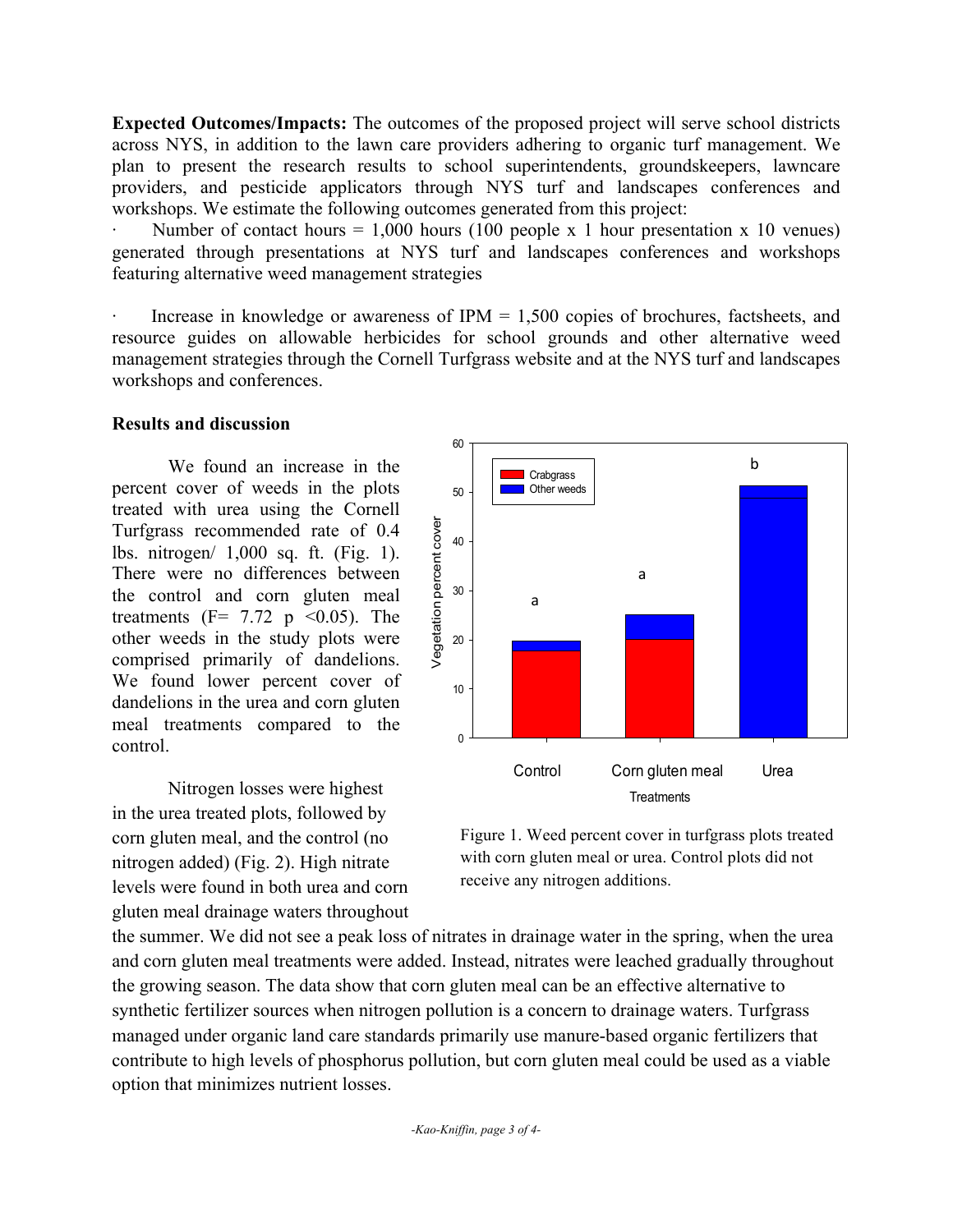

Figure 2. Levels of nitrate in water collected from lysimeters under the turfgrass plots. Applications of urea and corn gluten meal are compared with the control plots that received no nitrogen additions.

## Significance of conclusions

The most significant findings from this study that will impact the NYS IPM community include the following:

- 1. Corn gluten meal does not provide any control of annual crabgrass weeds and urea worsened the infestation of annual crabgrass in turf by more than twice the level.
- 2. Urea leaches higher levels of nitrates into drainage waters, by more than four times the level of corn gluten meal.
- 3. Corn gluten meal is an effective organic alternative to synthetic nitrogen fertilizers by minimizing the losses of nitrates in drainage waters.

We will be including these significant findings in all extension materials concerning the 2010 Child Safe Playing Fields Law and organic lawn care strategies. Specifically, we anticipate:

- 1. 1,000 contact hours for 2013 in the form of extension presentations at workshops and conferences in NYS.
- 2. Inclusion of the findings in brochures, websites, and hand outs.
- 3. Citations of the study in extension publications summarizing corn gluten meal use in turf management.

## Project Location

The findings from the research project are likely to be applied across all counties in NYS. The intended audience includes all school district superintendents, groundskeepers, and service contractors affected by the Child Safe Playing Fields Law.